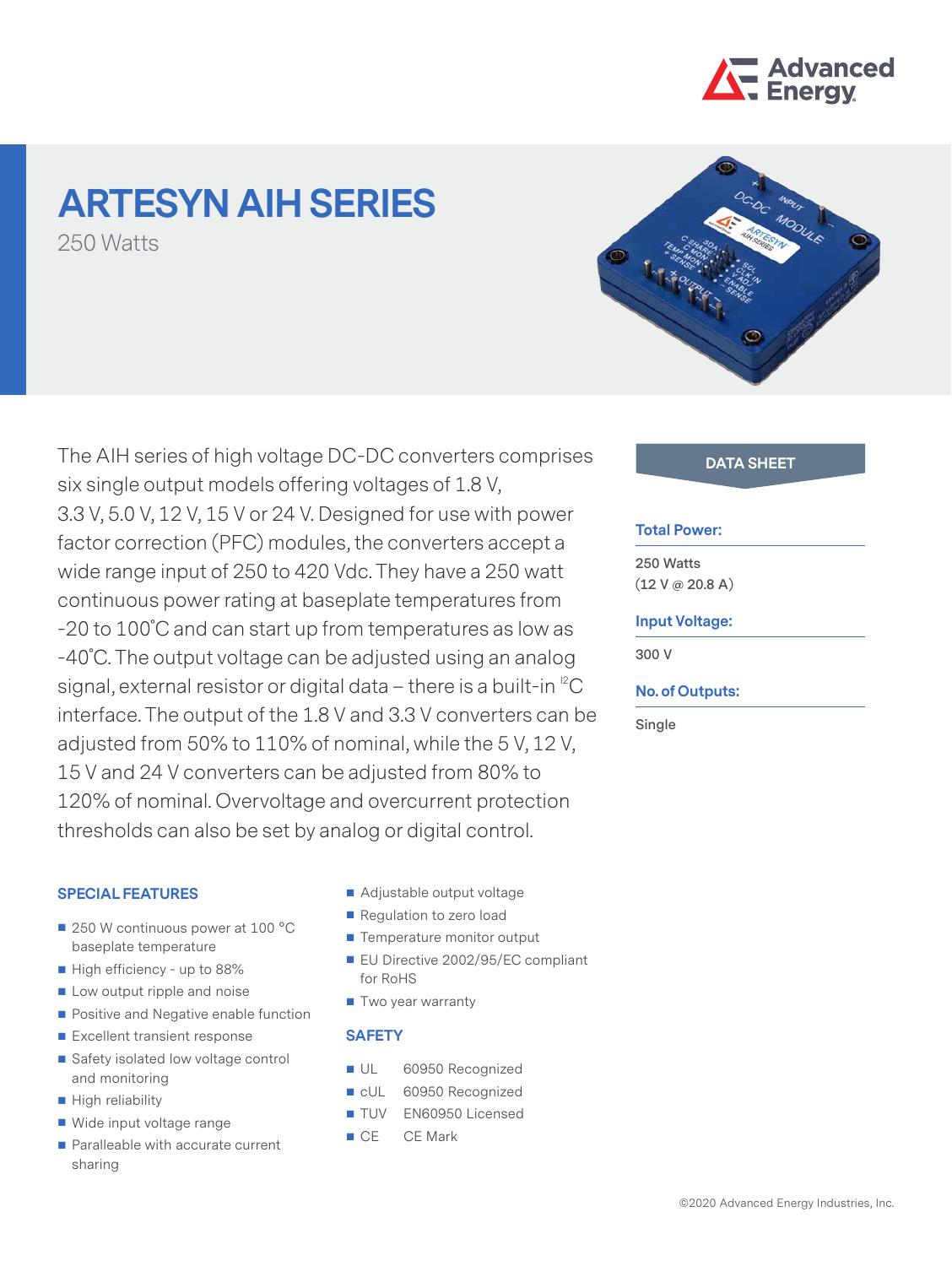# **ELECTRICAL SPECIFICATIONS**

| Input                       |                                                                                                                     |  |  |  |
|-----------------------------|---------------------------------------------------------------------------------------------------------------------|--|--|--|
| Input range                 | 250 - 420 VDC                                                                                                       |  |  |  |
| Input surge                 | 450 V / 100 ms                                                                                                      |  |  |  |
| Efficiency*                 | 88% @ 5.0 V (typical)                                                                                               |  |  |  |
| Output                      |                                                                                                                     |  |  |  |
| Load Regulation             | 60 W for convection; 80 W with 30 CFM forced air                                                                    |  |  |  |
| Line Regulation             | $-5, +10\%$ minimum                                                                                                 |  |  |  |
| Noise / ripple              | 20 ms @ 60 W load, 115 VAC nominal line                                                                             |  |  |  |
| Output voltage adjust range | Short circuit protection on all outputs<br>Case overload protected @ 110 - 145% above peak rating                   |  |  |  |
| Transient response          | 5 V output; 5.7 - 6.7 VDC. Other outputs 10% to 25% above nominal output                                            |  |  |  |
| Current share accuracy      | Compensates for 0.5 V lead drop min.<br>Will operate without remote sense connected<br>Reverse connection protected |  |  |  |
| Overvoltage protection      | 130% Vo (3.3 Vo and 5 Vo); 125% Vo (other Vo)                                                                       |  |  |  |
| Current limit               | 120% lo maximum                                                                                                     |  |  |  |
| Control                     |                                                                                                                     |  |  |  |
| Voltage adjust              | 80 to 120% for 5 V and above; +10% / -50% for below 5 V                                                             |  |  |  |
| Enable                      | TTL compatible (positive & negative enable options)                                                                 |  |  |  |
| Clock input (external sync) | 3.3 to 5.5 Vp-p @ 800 MHz ±5%                                                                                       |  |  |  |
| Temperature monitor output  | $10 \text{ mV}$ /°K (2.73 = 0 °C)                                                                                   |  |  |  |
| Current monitor output      | 0 to 1 mA $(1 \text{ mA} = 100\% \text{ lo rated})$                                                                 |  |  |  |

Note: Nominal values apply with sense pins disconnected and other control pin unconnected.

\*For detailed technical information, please refer to the product's Technical Reference Notes found at www.Artesyn.com/power.

# **ENVIRONMENTAL SPECIFICATIONS**

| Operating temperature      | -20 °C to +100 °C (case temperature) |
|----------------------------|--------------------------------------|
| Startup temperature        | -40 °C to +100 °C (case temperature) |
| Storage temperature        | -40 °C to +100 °C                    |
| Overtemperature protection | $120^{\circ}$ C max                  |
| <b>MTBF</b>                | 1M hours (Demonstrated)              |

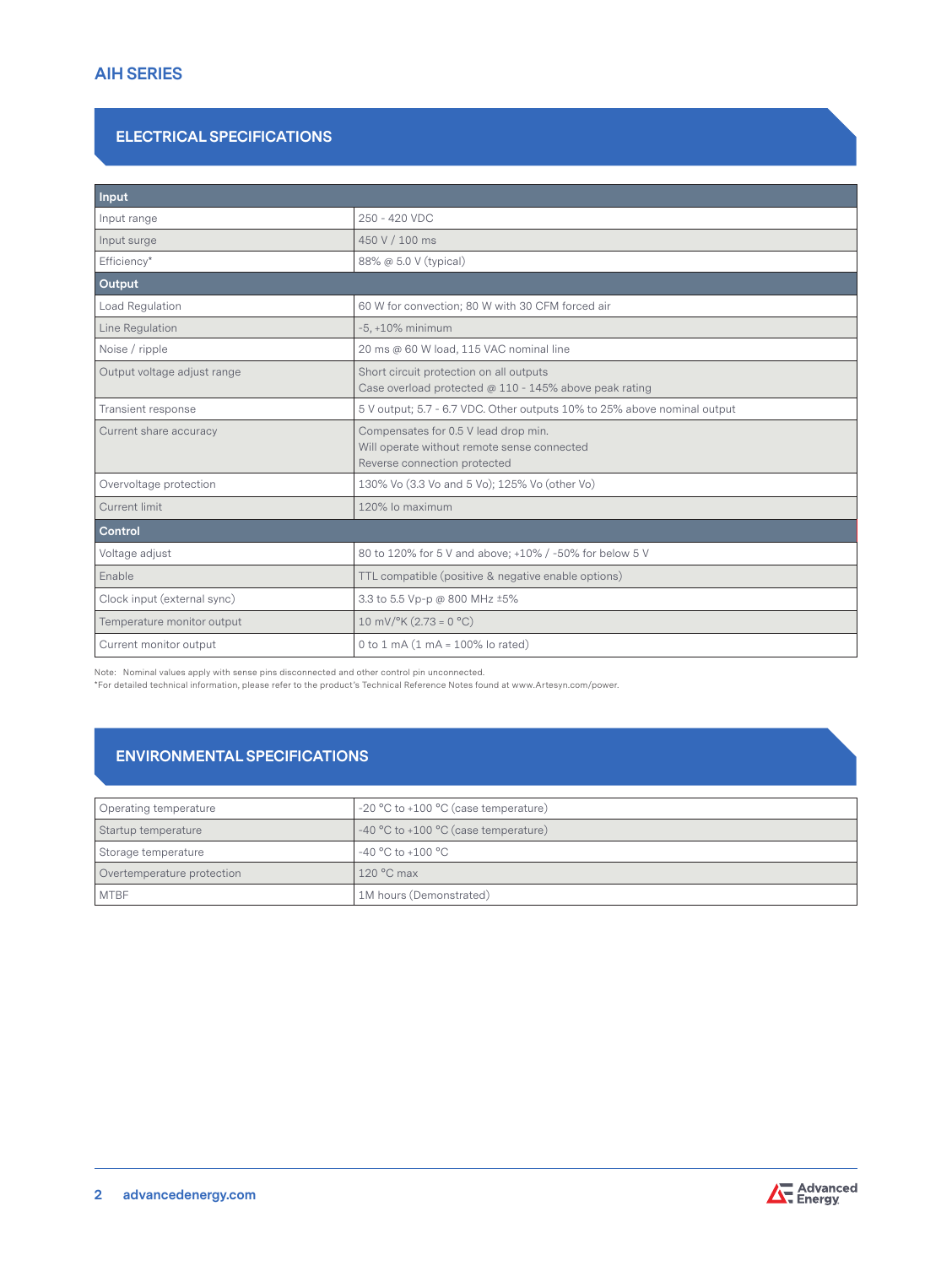# **AIH SERIES**

# **ORDERING INFORMATION**

| <b>Input Voltage</b> | <b>Output Voltage</b> | <b>Efficiency</b> | <b>Model Number</b> |
|----------------------|-----------------------|-------------------|---------------------|
| 300 V                | $1.8$ V @ 50 A        | 80% (Typ)         | AIH50Y300 *-**L     |
| 300 V                | $3.3 V \omega 50 A$   | 82% (Typ)         | AIH50F300 *-**L     |
| 300 V                | 5.0 V @ 40 A          | 88% (Typ)         | AIH40A300 *-**L     |
| 300 V                | 12 V @ 20.8 A         | 86% (Typ)         | AIH20B300 *-**L     |
| 300 V                | 15 V @ 16.6 A         | 90% (Typ)         | AIH16C300 *-**L     |
| 300 V                | 24 V @ 10.4 A         | $90\%$ (Typ)      | AIH10H300 *-**L     |

1. For Negative enable add suffix "N".

2. Fon Non-thread hole, add suffix "-NT".

3. Fon RoHS 6, add suffix "-L".

# **PIN ASSIGNMENTS**

| Input        | Output       | <b>Control Pins</b> |  |
|--------------|--------------|---------------------|--|
| 31. Positive | 22. Positive | 1. +Sense           |  |
| 32. Negative | 23. Positive | 2. Temp Mon         |  |
|              | 24. Positive | 3. C Mon            |  |
|              | 27. Negative | 4. C Share          |  |
|              | 28. Negative | 5. SDA              |  |
|              | 29. Negative | 6. SCL              |  |
|              |              | 7. CLK IN           |  |
|              |              | 8. V Adj            |  |
|              |              | 9. Enable           |  |
|              |              | 10. - Sense         |  |

# **MECHANICAL DRAWINGS**